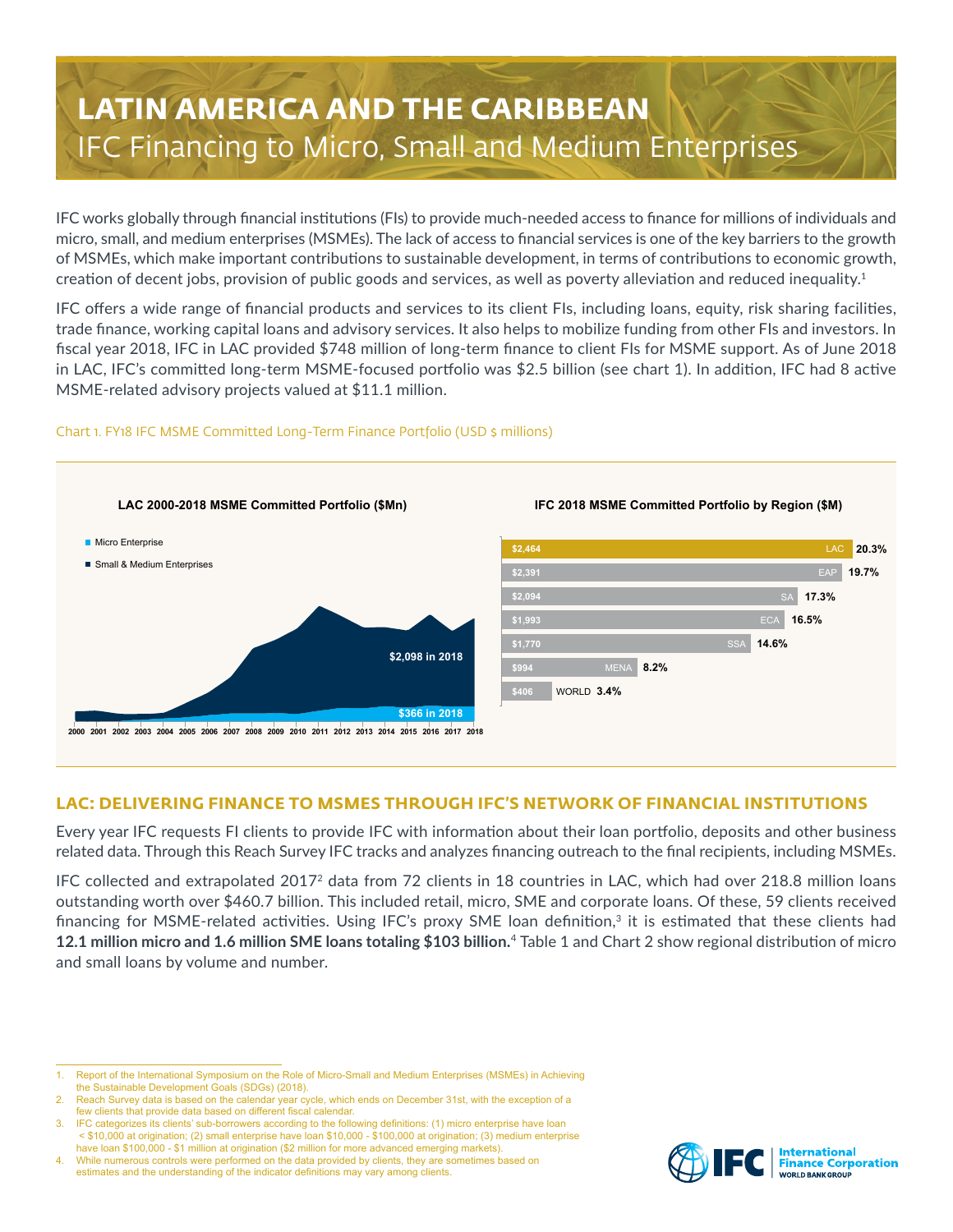

#### Table 1: IFC FI Clients' Micro and SME Outstanding Loan Portfolio by Region, 2017

| <b>Region</b>                          | <b>Micro Loans</b> |             | <b>SME Loans</b> |             | <b>MSME Loans</b> |             |
|----------------------------------------|--------------------|-------------|------------------|-------------|-------------------|-------------|
|                                        | # Millions         | \$ Billions | # Millions       | \$ Billions | # Millions        | \$ Billions |
| East Asia and the Pacific              | 11.21              | 31.51       | 5.05             | 178.19      | 16.26             | 209.69      |
| Europe and Central Asia                | 2.68               | 5.94        | 0.85             | 52.56       | 3.53              | 58.51       |
| <b>Latin America and the Caribbean</b> | 12.08              | 12.41       | 1.55             | 90.62       | 13.63             | 103.03      |
| Middle East and North Africa           | 1.15               | 0.81        | 0.04             | 5.10        | 1.19              | 5.91        |
| South Asia                             | 24.58              | 21.71       | 0.65             | 27.96       | 25.23             | 49.68       |
| Sub-Saharan Africa                     | 2.72               | 1.47        | 0.19             | 10.32       | 2.91              | 11.79       |
| <b>Total Loans</b>                     | 54.42              | 73.86       | 8.32             | 364.75      | 62.74             | 438.60      |

#### Chart 2: IFC FI Clients' Micro and SME Outstanding Loan Portfolio Distribution (%), 2017



#### **FOSTERING ECONOMIC GROWTH AND SOCIAL WELFARE: THE ESTIMATED IMPACT ON SME JOB CREATION**

According to IFC's in-house econometric model, every million dollars loaned to SMEs in developing countries created an estimated average of 16.3 additional permanent jobs over two years, when compared to firms that did not have access to finance.<sup>5</sup> In addition to the Reach Survey data, this model uses primary data collected by IFC during SME surveys and the World Bank Enterprise Survey data. Extrapolating IFC's estimate to its own client financial institutions suggests that in 2017, due to their SME lending activities, the availability of financing resulted in the creation of about 658,000 to 1.2 million additional permanent jobs Latin America and the Caribbean (see Table 1 and Chart 3).

5. Job creation estimates capture the number of additional permanent jobs added by SMEs only who receive financing, compared to similar SMEs who do not have access to financing. The model relies on the growth of the SME loan portfolio as the key input. The range is based on different assumptions about loan disbursement.

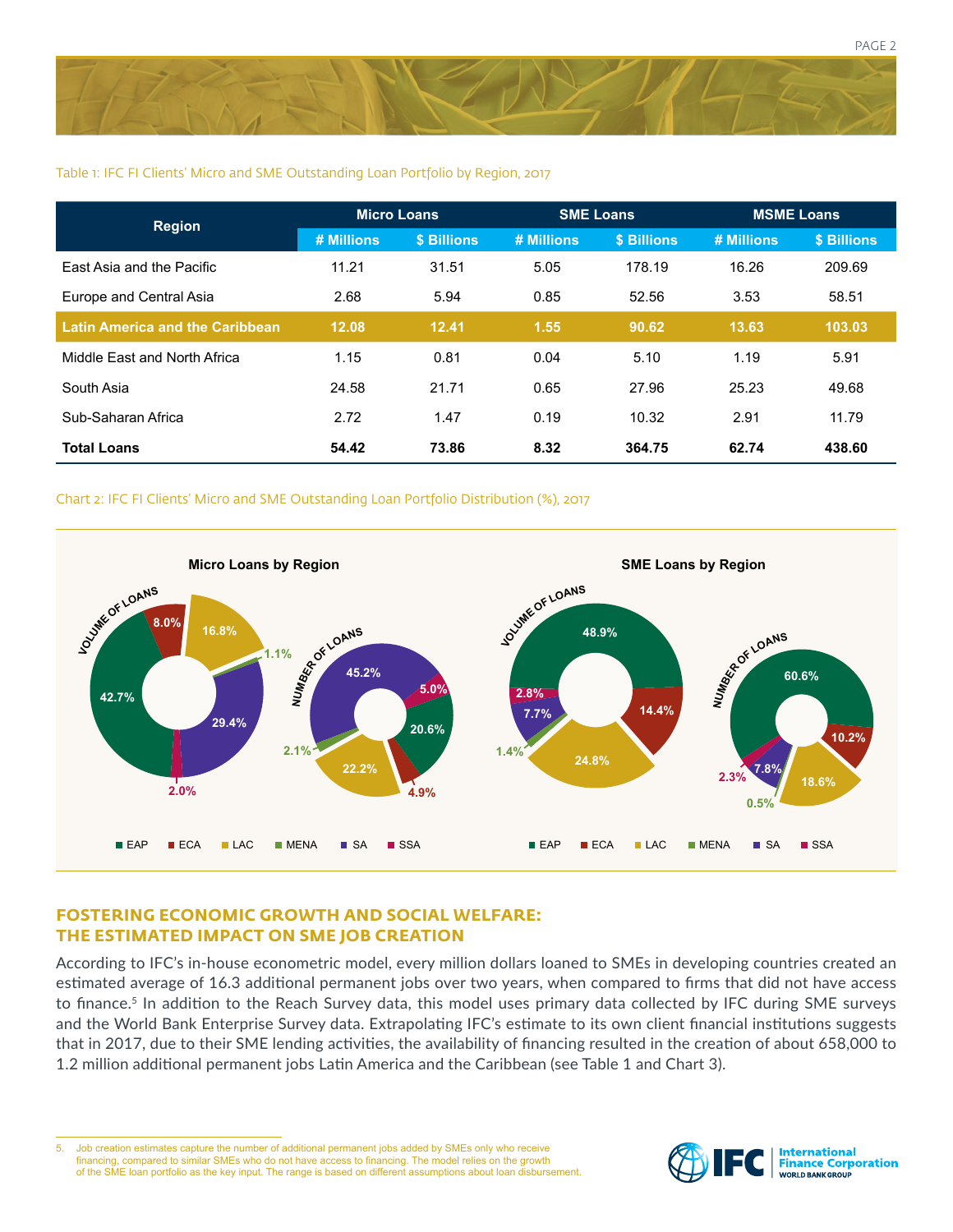

#### Chart 3. SME Jobs Created in 2017 ('000s)





#### **LAC: AN OVERVIEW OF OUTCOMES FOR IFC ENGAGEMENTS: MICROFINANCE AND SME**

IFC places its MSME clients in two categories: FIs supported by IFC in the area of microfinance – clients with microfinancefocused engagements; and FIs supported by IFC in the area of SME financing – clients with SME-focused engagements.

In 2017, IFC collected or extrapolated data from 15 microfinance and 42 SME-focused engagements in LAC. SME-focused clients funded about 74.1 percent of the total number of micro loans representing 73.4 percent of the total funding for the microenterprises. Likewise, the microfinance focused clients actively crossed over to SME with 7.5 percent of the number of SME loans and 3 percent of the total volume.

In addition, 6.7 percent of clients with microfinance-focused engagement and 20.5 percent of clients with SME-focused engagement received advisory services.

#### **Outstanding Loan Portfolio Average Loan Size NPLs Loan Type # Millions \$ Billions \$ %** Micro 3.1 3.3 1,051.6 3.5% SME 0.1 2.7 2,3326.2 3.5% **Total 3.3 6.0 1,844.6 3.5%** Table 3: SME-Focused Engagements in LAC<sup>7</sup> **Outstanding Loan Portfolio Average Loan Size NPLs Loan Type # Millions \$ Billions \$ %** Micro 8.9 9.1 1,018.2 6.1% SME 1.4 86.9 60.848.8 3.7% **Total 10.4 96.0 9,253.1 4.0%**

#### Table 2: Microfinance-Focused Engagements in LAC<sup>6</sup>

Notably, the microfinance-focused clients reported lower NPL levels, especially for the micro loans – about 2.6 percent.

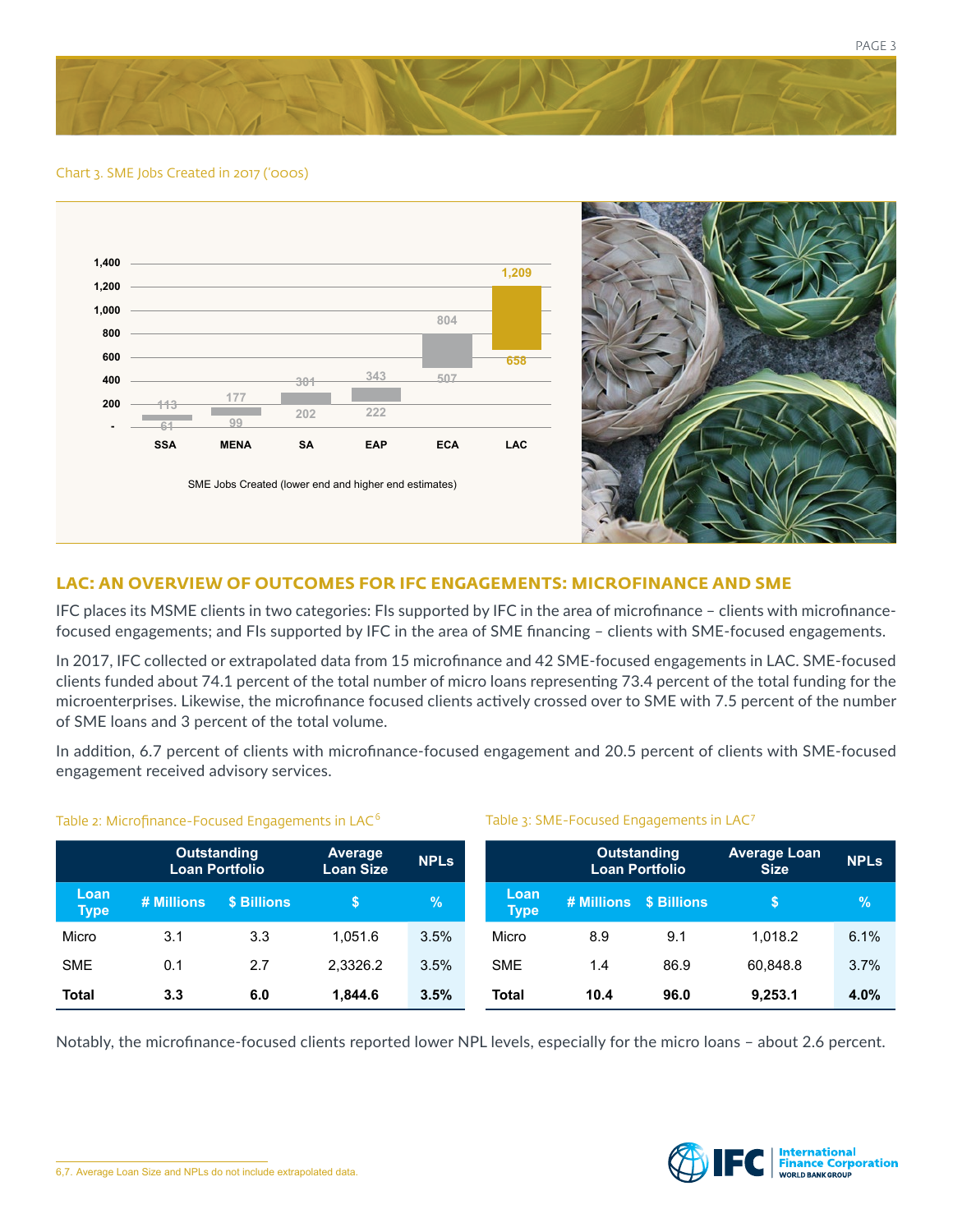

#### **LAC: IFC CLIENTS' LOANS TO WOMEN AND WOMEN-OWNED MSMEs**

Gender equality is a fundamental condition for a prosperous and sustainable world; however, in many countries women have lower access to education, employment, business opportunities and financial services, as well as unequal social status and rights. The annual estimated credit gap for women-owned SMEs is about \$1.7 trillion.<sup>8</sup>

To address this challenge, IFC launched in 2012 Banking on Women Program that promotes financing for women-owned SMEs. In addition, recently IFC requested clients to report on their loan portfolios to women-owned enterprises. In 2017, 26 IFC FI clients provided data for micro loans to women while 26 FI clients provided SME loans to women data. These clients provided 37 percent of total micro loans by number to women, and 20.4 percent of total SME loans by number to women-owned firms<sup>9</sup> (see Table 4).

#### Table 4: LAC: IFC FI Clients' Loans to Women and Women-owned MSMEs

|            | Number of<br><b>Loans to Women</b> | <b>Total Volume of</b><br><b>Loans to Women</b> | Number of<br><b>Loans to Women</b> | <b>Total Volume of</b><br><b>Loans to Women</b> | <b>NPLs (Loans</b><br>to Women) | <b>NPLs (All</b><br>Loans) |
|------------|------------------------------------|-------------------------------------------------|------------------------------------|-------------------------------------------------|---------------------------------|----------------------------|
| Loan Type  | # 000                              | \$ Millions                                     | % Of total                         | % Of total                                      | $\%$                            | $\mathcal{C}$              |
| Micro      | 3.161.3                            | 2.586.9                                         | 37.0%                              | 36.7%                                           | 3.9%                            | 4.3%                       |
| <b>SME</b> | 118.7                              | 5.234.1                                         | 20.4%                              | 12.6%                                           | $3.2\%$                         | 2.8%                       |

## **OF IFC CLIENTS' MSME PORTFOLIO**

The volume of micro and SME loans by IFC's portfolio of MSME client FIs has grown consistently over time. Three main factors influence MSME loan portfolio growth: 1) changes in the MSME portfolio among existing IFC clients, 2) entries of new clients, and 3) exits of existing clients, when, for example, IFC clients fully repay their loans. The dynamics of these factors determines the MSME reach growth trends from year to year. Thus, in the postfinancial crisis period (2011-2017), the MSME loan portfolio increased 14.8 percent by number, and 13.5 percent by volume of loans on a compounded basis. During 2016-2017, the volume of MSME loans increased by 8.7 percent and the number of loans increased by 5.1 percent (see Chart 4).

 **LAC: HISTORICAL GROWTH AND DYNAMICS** Chart 4. LAC: IFC Clients' MSME Loan Portfolio Growth, 2004-2017



9. IFC defines women-owned SME as a firm with (a) > 51 percent ownership/stake by a woman/women; or (b) > 20 percent owned by a woman/women AND 1 woman as CEO/COO (President/Vice-President) as well as 30 percent of the board of directors being women where a board exists; and which received loans from \$10,000 to \$1 or 2 million at origination.



PAGE 4

<sup>8.</sup> IFC MSME Finance Gap (2017). http://www.smefinanceforum.org/data-sites/msme-finance-gap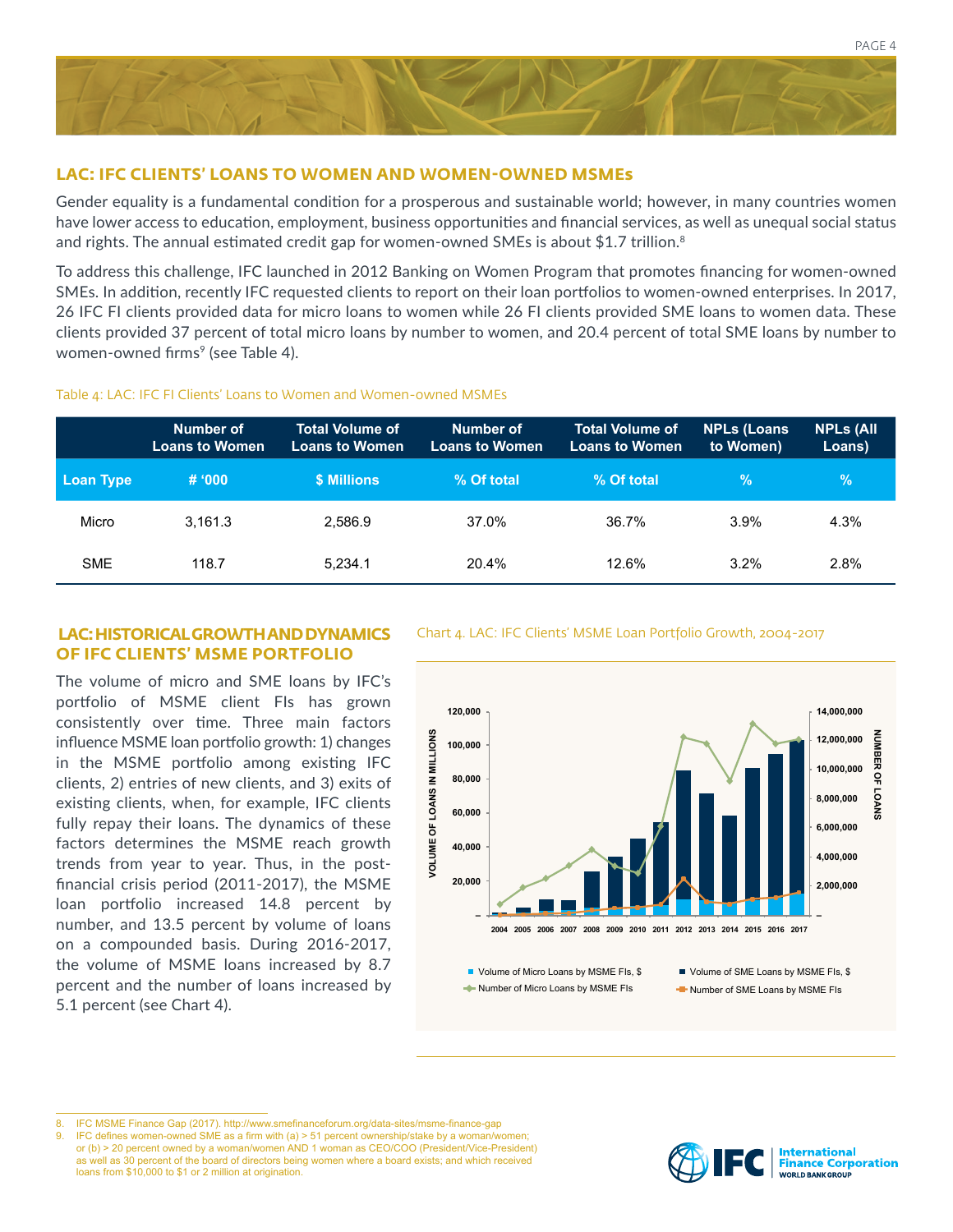#### **LAC: FINANCIAL INCLUSION THROUGH DEPOSIT AND OTHER TRANSACTIONAL ACCOUNTS**

Universal financial access is one of the strategic development goals for the World Bank Group. Financial access may include loans, but can also simply mean someone has access to alternative financial channels (i.e. mobile banking, internet banking) or deposit/saving accounts. The growth of savings accounts is also important because deposits are a major funding source for deposit-taking institutions and a safe place for their clients to store cash.

In 2017, 44 clients reported 75.9 billion in liability accounts, which include current/transactional accounts, interestbearing deposits, and e-money accounts. One year before, 46 clients reported \$164.8 billion in liability accounts.

Chart 5 demonstrates the distribution of the deposits and other transactional accounts by the type of the account owner. Individual and MSME accounts hold about 55.5 percent of the total deposits volume among SME focused engagements and 72.1 percent among micro engagements.

#### **THE MSME FINANCE GAP AND OPPORTUNITIES FOR FIs TO ADDRESS CREDIT CONSTRAINTS**

The World Bank Group report, "MSME Finance Gap: Assessment of the Shortfalls and Opportunities in Financing Micro, Small and Medium Enterprises in Emerging Markets", estimates that in the developing economies surveyed, the potential demand for MSME finance is \$ 8.9 trillion. The finance gap attributable to formal MSMEs in developing countries is valued at \$ 5.2 trillion, which is equivalent to 19 percent of the gross domestic product (GDP) of the 128 countries. This in turn amounts to 1.4 times the current level of MSME lending to these countries.

Moreover, the study estimates that there are 65 million formal micro, small and medium enterprises that are credit constrained, representing 40 percent of all MSMEs in the 128 reviewed countries.

Regional analysis of potential MSME demand demonstrates that it is highest in the East Asia and The Pacific (EAP) region – with almost 58 percent of the total global potential demand (see Chart 6). This is mainly driven by the large demand and supply in China (\$4.4 trillion and \$2.5 trillion, respectively). The finance gap in Latin America and the Caribbean (LAC) is the second largest after the East Asia region, and is mainly driven by Brazil (\$0.6 trillion). India is another big contributor country, with a finance gap of \$230 billion, representing 68 percent of the total gap in the South Asia region.

Chart 5. LAC: IFC Clients' Volume of Deposits and Other Transactional Accounts, 2017 (Average Volume Percentage Distribution)



Chart 6: Regional Distribution of MSME Potential Demand and Finance Gap (%)